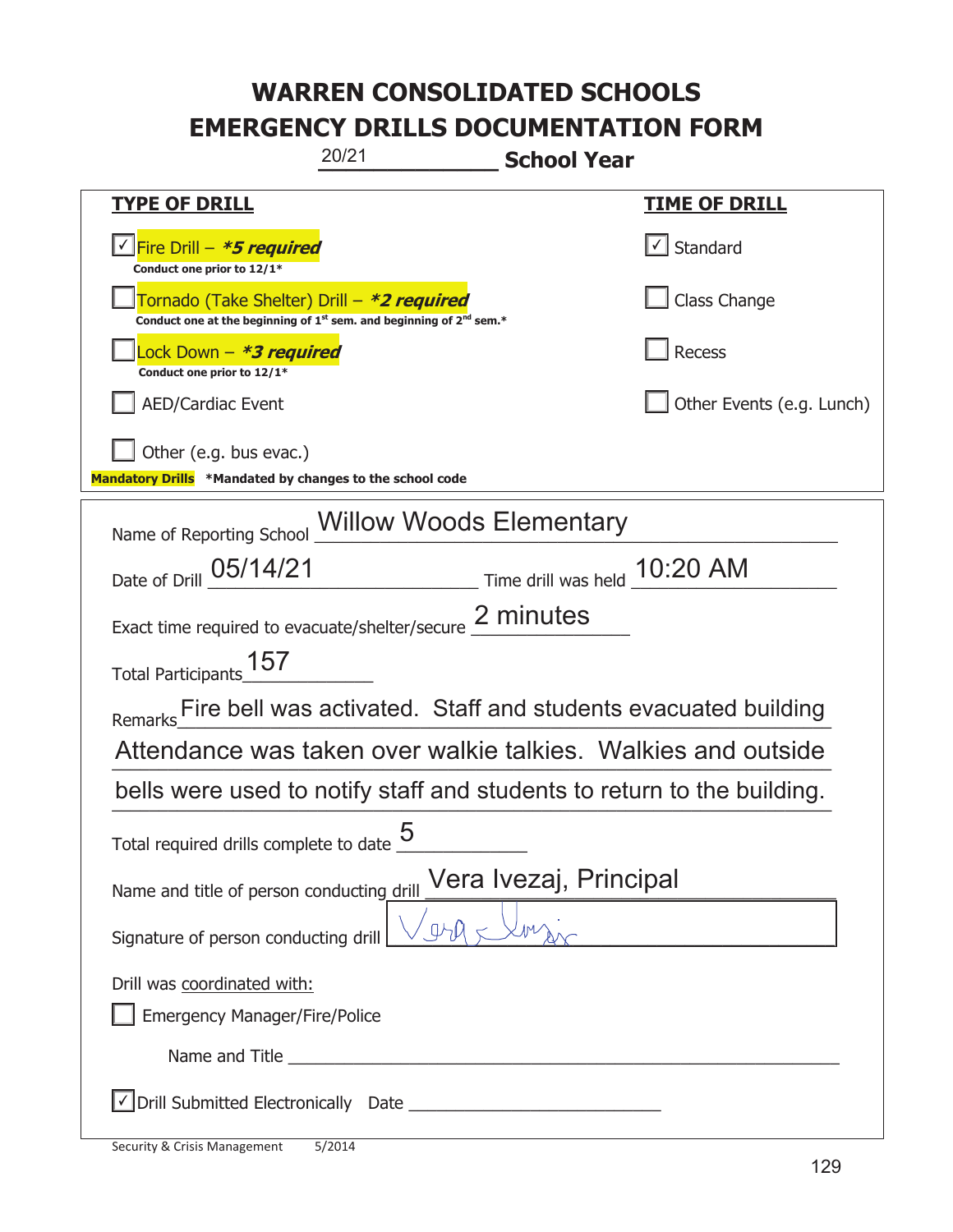|                                                                                                                                                                                                                        | 2020/2021                                                                                                                                                                                                                            | <b>School Year</b>           |                                                                                                         |
|------------------------------------------------------------------------------------------------------------------------------------------------------------------------------------------------------------------------|--------------------------------------------------------------------------------------------------------------------------------------------------------------------------------------------------------------------------------------|------------------------------|---------------------------------------------------------------------------------------------------------|
| <b>TYPE OF DRILL</b>                                                                                                                                                                                                   |                                                                                                                                                                                                                                      |                              | <u>TIME OF DRILL</u>                                                                                    |
| Fire Drill $-$ <b>*5 required</b><br>Conduct one prior to 12/1*                                                                                                                                                        |                                                                                                                                                                                                                                      |                              | Standard                                                                                                |
| Tornado (Take Shelter) Drill – *2 required<br>Conduct one at the beginning of $1^{st}$ sem. and beginning of $2^{nd}$ sem.*                                                                                            |                                                                                                                                                                                                                                      |                              | Class Change                                                                                            |
| Lock Down - *3 required<br>Conduct one prior to 12/1*                                                                                                                                                                  |                                                                                                                                                                                                                                      |                              | <b>Recess</b>                                                                                           |
| <b>AED/Cardiac Event</b>                                                                                                                                                                                               |                                                                                                                                                                                                                                      |                              | Other Events (e.g. Lunch)                                                                               |
| Other (e.g. bus evac.)<br>Mandatory Drills *Mandated by changes to the school code                                                                                                                                     |                                                                                                                                                                                                                                      |                              |                                                                                                         |
| Name of Reporting School Willow Woods Elementary                                                                                                                                                                       |                                                                                                                                                                                                                                      |                              |                                                                                                         |
| Date of Drill 04/27/21                                                                                                                                                                                                 |                                                                                                                                                                                                                                      | Time drill was held 11:26 AM |                                                                                                         |
| Exact time required to evacuate/shelter/secure 4 minutes                                                                                                                                                               |                                                                                                                                                                                                                                      |                              |                                                                                                         |
| Total Participants_174                                                                                                                                                                                                 |                                                                                                                                                                                                                                      |                              |                                                                                                         |
| Remarks                                                                                                                                                                                                                |                                                                                                                                                                                                                                      |                              | Staff was notified we are in an Alice Drill. Cone was placed in the 3rd grade area of the media center. |
| It was announced that the cone was outside room 111. Staff was notified via walkie and overhead where the cone was located. After twp minutes the cone was moved outside room 101. A staff member noticed it and again |                                                                                                                                                                                                                                      |                              |                                                                                                         |
| everyone was made aware via walkie and overhead announcement. At 11:30 the announcement was made that the drill was complete.                                                                                          |                                                                                                                                                                                                                                      |                              |                                                                                                         |
| Total required drills complete to date $\mathbf{\Gamma}$                                                                                                                                                               | Δ                                                                                                                                                                                                                                    |                              |                                                                                                         |
| Name and title of person conducting $\frac{drill}{\sqrt{r}}$ Vera Ivezaj, Principal                                                                                                                                    |                                                                                                                                                                                                                                      |                              |                                                                                                         |
| Signature of person conducting drill                                                                                                                                                                                   |                                                                                                                                                                                                                                      |                              |                                                                                                         |
| Drill was coordinated with:                                                                                                                                                                                            |                                                                                                                                                                                                                                      |                              |                                                                                                         |
| Emergency Manager/Fire/Police                                                                                                                                                                                          |                                                                                                                                                                                                                                      |                              |                                                                                                         |
|                                                                                                                                                                                                                        | Name and Title <b>contract the contract of the contract of the contract of the contract of the contract of the contract of the contract of the contract of the contract of the contract of the contract of the contract of the c</b> |                              |                                                                                                         |
|                                                                                                                                                                                                                        |                                                                                                                                                                                                                                      |                              |                                                                                                         |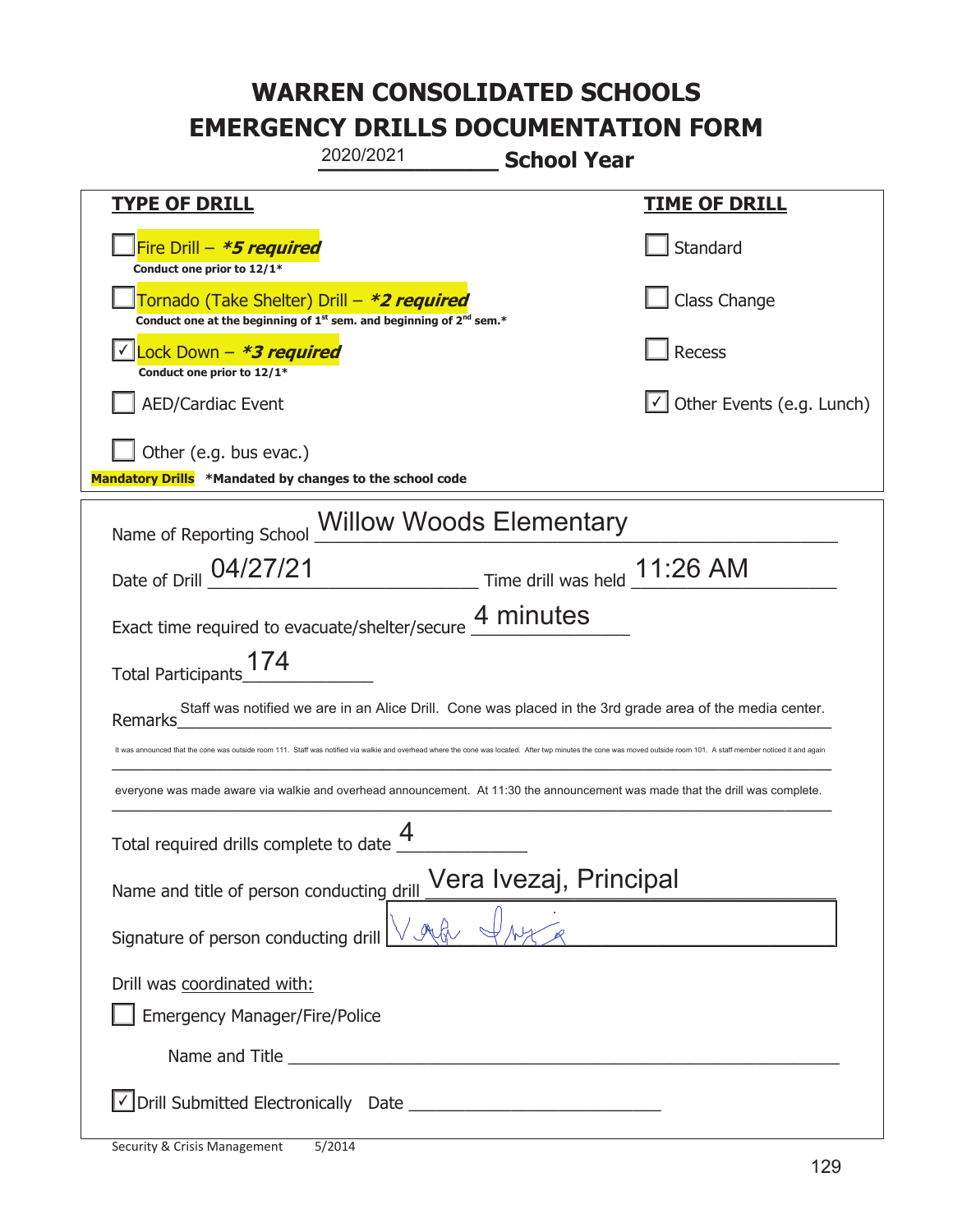|                                                                                    | 2020-2021                                                                                   | <b>School Year</b> |                                                                                        |
|------------------------------------------------------------------------------------|---------------------------------------------------------------------------------------------|--------------------|----------------------------------------------------------------------------------------|
| <b>TYPE OF DRILL</b>                                                               |                                                                                             |                    | <u>TIME OF DRILL</u>                                                                   |
| <u>√ Fire Drill – *5 required</u><br>Conduct one prior to 12/1*                    |                                                                                             |                    | $\cup$ Standard                                                                        |
| Tornado (Take Shelter) Drill – *2 required                                         | Conduct one at the beginning of 1 <sup>st</sup> sem. and beginning of 2 <sup>nd</sup> sem.* |                    | Class Change                                                                           |
| Lock Down – <b>*<i>3 required</i></b><br>Conduct one prior to 12/1*                |                                                                                             |                    | Recess                                                                                 |
| <b>AED/Cardiac Event</b>                                                           |                                                                                             |                    | Other Events (e.g. Lunch)                                                              |
| Other (e.g. bus evac.)<br>Mandatory Drills *Mandated by changes to the school code |                                                                                             |                    |                                                                                        |
| Name of Reporting School Willow Woods Elementary                                   |                                                                                             |                    |                                                                                        |
| Date of Drill April 14, 2021 Time drill was held 10:30 AM                          |                                                                                             |                    |                                                                                        |
| Exact time required to evacuate/shelter/secure 4 minutes                           |                                                                                             |                    |                                                                                        |
| Total Participants 172                                                             |                                                                                             |                    |                                                                                        |
| <b>Remarks</b>                                                                     |                                                                                             |                    | Fire Drill alarm was rung. Staff and students went outside and away from the building. |
| Walkies were used to take attendance. Outside bells were rung                      |                                                                                             |                    |                                                                                        |
| to notify staff and students to return to the building.                            |                                                                                             |                    |                                                                                        |
| 5<br>Total required drills complete to date                                        |                                                                                             |                    |                                                                                        |
| Vera Ivezaj<br>Name and title of person conducting drill                           |                                                                                             |                    |                                                                                        |
| Signature of person conducting drill                                               |                                                                                             |                    |                                                                                        |
| Drill was coordinated with:<br><b>Emergency Manager/Fire/Police</b>                |                                                                                             |                    |                                                                                        |
|                                                                                    |                                                                                             |                    |                                                                                        |
| √ Drill Submitted Electronically Date                                              | 5/4/21                                                                                      |                    |                                                                                        |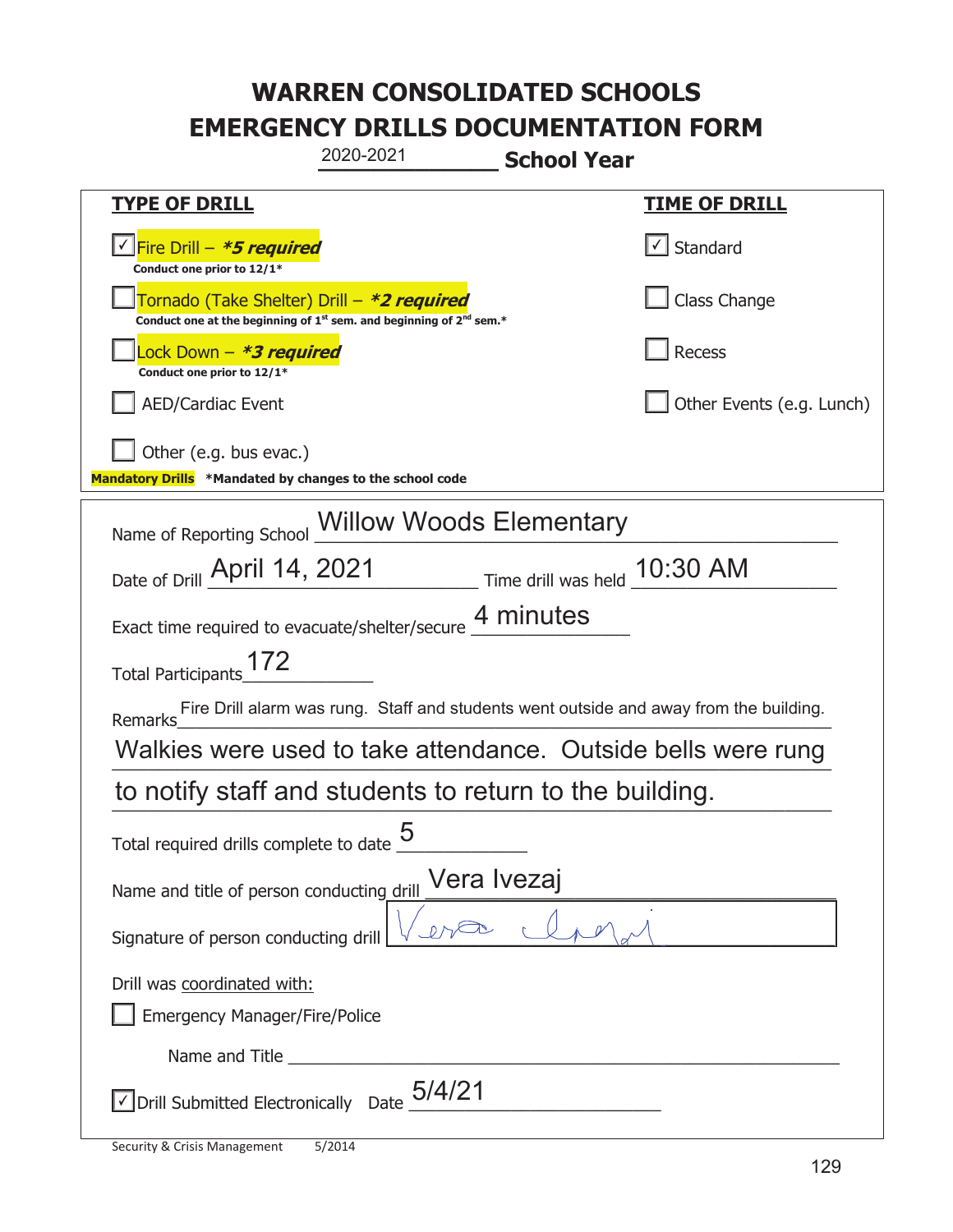| 2020-2021<br><b>School Year</b>                                                                                                                                                                                               |                                  |  |
|-------------------------------------------------------------------------------------------------------------------------------------------------------------------------------------------------------------------------------|----------------------------------|--|
| <b>TYPE OF DRILL</b>                                                                                                                                                                                                          | <u>TIME OF DRILL</u>             |  |
| Fire Drill - *5 required<br>Conduct one prior to 12/1*                                                                                                                                                                        | Standard                         |  |
| Tornado (Take Shelter) Drill – *2 required<br>Conduct one at the beginning of $1^{st}$ sem. and beginning of $2^{nd}$ sem.*                                                                                                   | Class Change                     |  |
| Lock Down - *3 required<br>Conduct one prior to 12/1*                                                                                                                                                                         | Recess                           |  |
| <b>AED/Cardiac Event</b>                                                                                                                                                                                                      | $\cup$ Other Events (e.g. Lunch) |  |
| Other (e.g. bus evac.)<br>Mandatory Drills *Mandated by changes to the school code                                                                                                                                            |                                  |  |
| Name of Reporting School Willow Woods Elementary                                                                                                                                                                              |                                  |  |
| Date of Drill 03-30-2021<br>$\frac{10:00 \text{ am}}{2}$ Time drill was held $\frac{10:00 \text{ am}}{2}$                                                                                                                     |                                  |  |
| Exact time required to evacuate/shelter/secure 4 minutes                                                                                                                                                                      |                                  |  |
| <b>ZUU</b><br><b>Total Participants</b>                                                                                                                                                                                       |                                  |  |
| At 9:55 am, principal announced that we were going to have an ALICE drill in 5 minutes. At 10:00 AM cone was placed in the cafeteria hallway.<br>Remarks                                                                      |                                  |  |
| Secretary made the announcement that the ALICE Drill had started. No response from any staff member that the cone was spotted. Cone was moved at 10:02 outside the main office. Office alerted staff where the cone was using |                                  |  |
| At 10:04 the announcement was made that the ALICE Drill was over.                                                                                                                                                             |                                  |  |
| 3<br>Total required drills complete to date                                                                                                                                                                                   |                                  |  |
| Vera Ivezaj, Principal<br>Name and title of person conducting drill                                                                                                                                                           |                                  |  |
| Signature of person conducting drill                                                                                                                                                                                          |                                  |  |
| Drill was coordinated with:<br><b>Emergency Manager/Fire/Police</b>                                                                                                                                                           |                                  |  |
|                                                                                                                                                                                                                               |                                  |  |
| $\le$ Drill Submitted Electronically Date $03$ -30-21                                                                                                                                                                         |                                  |  |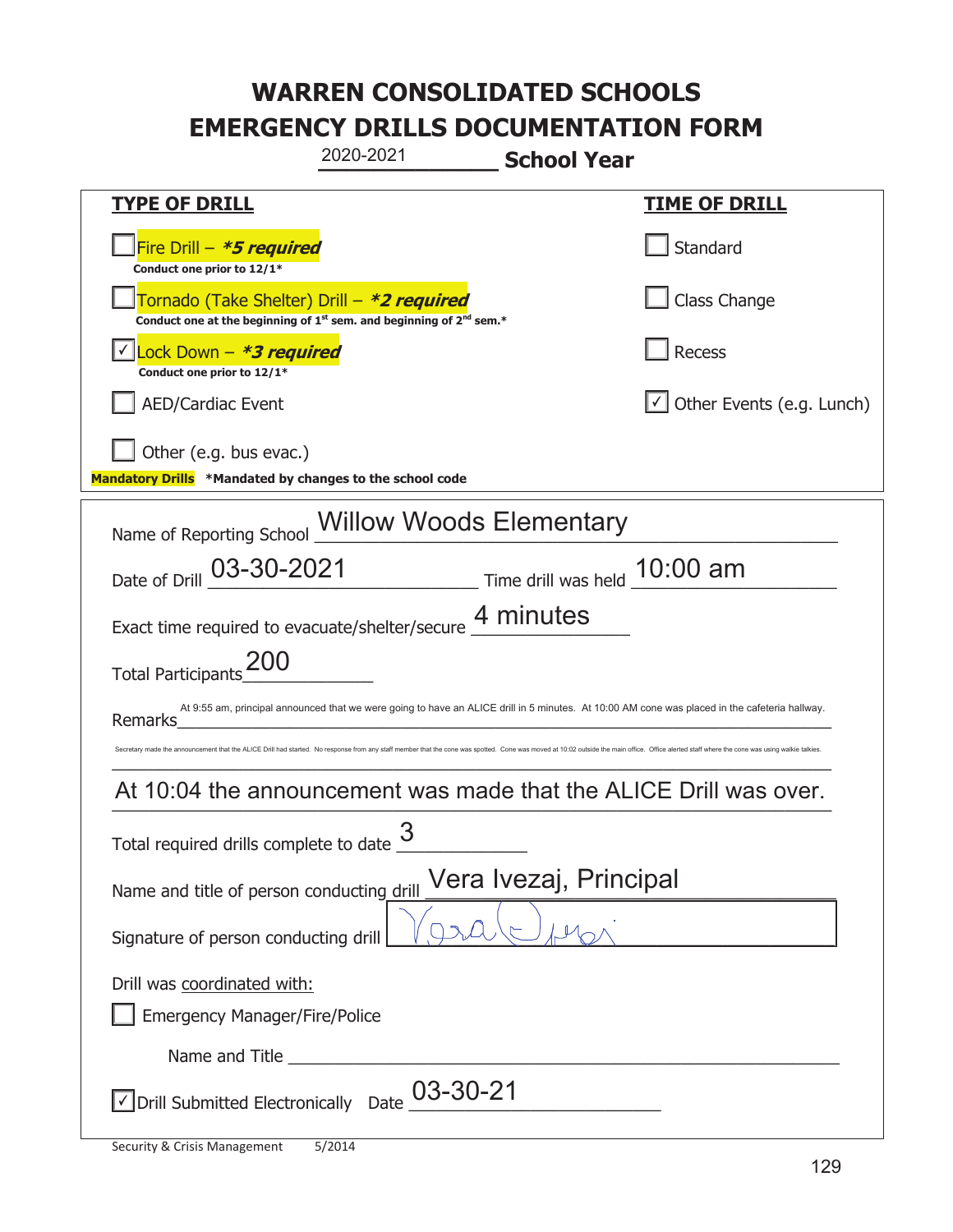| 2020-2021<br><b>School Year</b>                                                                                                           |                                       |  |
|-------------------------------------------------------------------------------------------------------------------------------------------|---------------------------------------|--|
| <b>TYPE OF DRILL</b>                                                                                                                      | <u>TIME OF DRILL</u>                  |  |
| Fire Drill $-$ <b>*5 required</b><br>Conduct one prior to 12/1*                                                                           | $\lfloor \checkmark \rfloor$ Standard |  |
| Tornado (Take Shelter) Drill – *2 required<br>Conduct one at the beginning of 1 <sup>st</sup> sem. and beginning of 2 <sup>nd</sup> sem.* | Class Change                          |  |
| Lock Down – <b>*<i>3 required</i></b><br>Conduct one prior to 12/1*                                                                       | Recess                                |  |
| <b>AED/Cardiac Event</b>                                                                                                                  | Other Events (e.g. Lunch)             |  |
| Other (e.g. bus evac.)<br>Mandatory Drills *Mandated by changes to the school code                                                        |                                       |  |
| <b>Willow Woods Elementary</b><br>Name of Reporting School                                                                                |                                       |  |
| Date of Drill _3-24-2021<br>$\frac{1:00 \text{ PM}}{2}$ Time drill was held $\frac{1:00 \text{ PM}}{2}$                                   |                                       |  |
| Exact time required to evacuate/shelter/secure 2 minutes                                                                                  |                                       |  |
| Total Participants 15                                                                                                                     |                                       |  |
| Announcement was made by the principal that a Tornado Drill would be taking place.<br>Remarks                                             |                                       |  |
| Staff took shelter. Principal checked in with all staff via walkie talkie.                                                                |                                       |  |
| Principal announced drill was complete.                                                                                                   |                                       |  |
| Total required drills complete to date $\leq$                                                                                             |                                       |  |
| Vera Ivezaj, Principal<br>Name and title of person conducting drill                                                                       |                                       |  |
| Signature of person conducting drill                                                                                                      |                                       |  |
| Drill was coordinated with:                                                                                                               |                                       |  |
| <b>Emergency Manager/Fire/Police</b>                                                                                                      |                                       |  |
|                                                                                                                                           |                                       |  |
| $\vee$ Drill Submitted Electronically Date $\_{}^{04}$ -15-21                                                                             |                                       |  |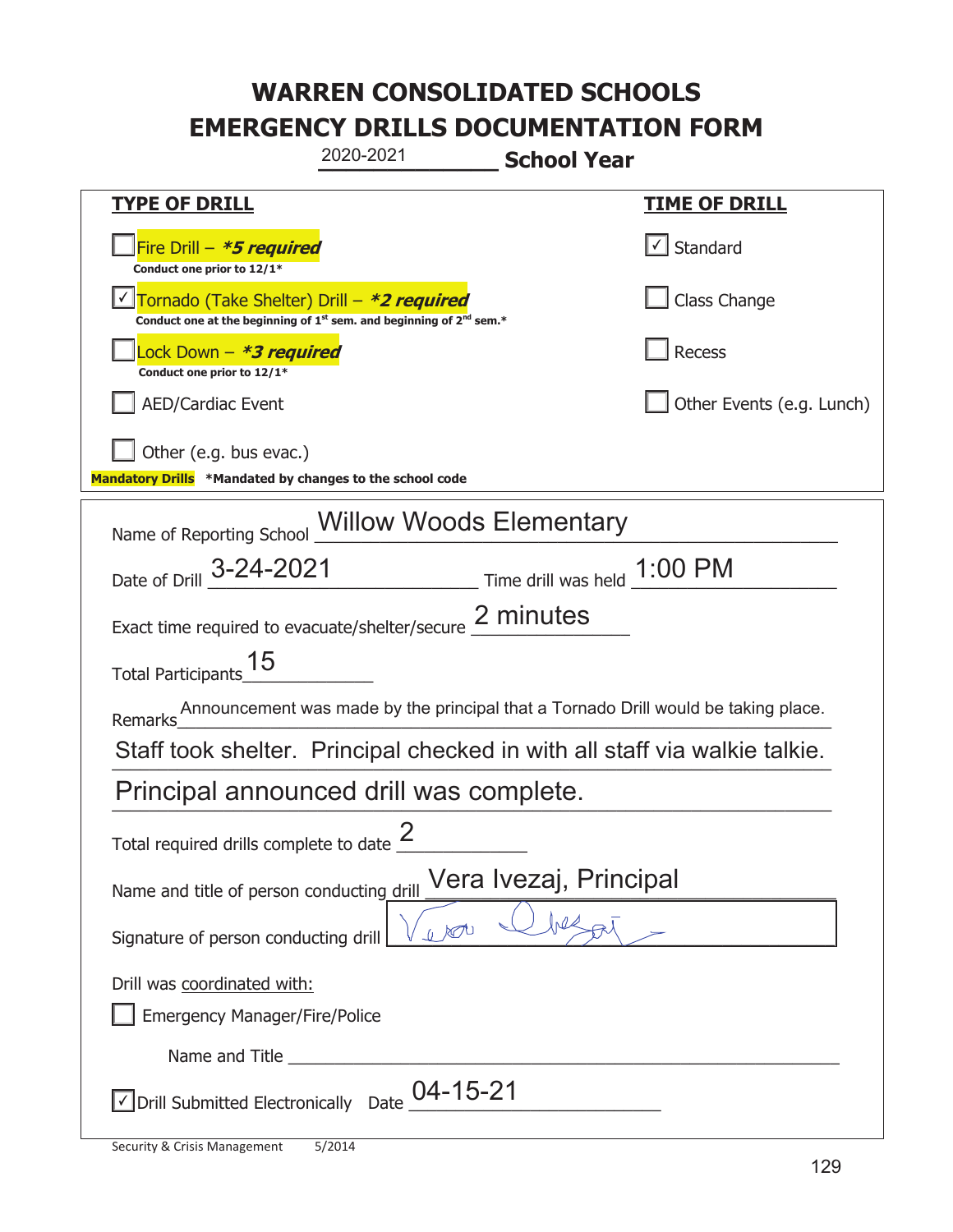|                                                                                    | 2020-2021                                                                                                                                 | <b>School Year</b>          |                                                                                                   |
|------------------------------------------------------------------------------------|-------------------------------------------------------------------------------------------------------------------------------------------|-----------------------------|---------------------------------------------------------------------------------------------------|
| <b>TYPE OF DRILL</b>                                                               |                                                                                                                                           |                             | <u>TIME OF DRILL</u>                                                                              |
| Fire Drill - *5 required<br>Conduct one prior to 12/1*                             |                                                                                                                                           |                             | Standard                                                                                          |
|                                                                                    | Tornado (Take Shelter) Drill – *2 required<br>Conduct one at the beginning of 1 <sup>st</sup> sem. and beginning of 2 <sup>nd</sup> sem.* |                             | Class Change                                                                                      |
| Lock Down - <b>*3 required</b><br>Conduct one prior to 12/1*                       |                                                                                                                                           |                             | <b>Recess</b>                                                                                     |
| <b>AED/Cardiac Event</b>                                                           |                                                                                                                                           |                             | Other Events (e.g. Lunch)                                                                         |
| Other (e.g. bus evac.)<br>Mandatory Drills *Mandated by changes to the school code |                                                                                                                                           |                             |                                                                                                   |
| Name of Reporting School Willow Woods Elementary                                   |                                                                                                                                           |                             |                                                                                                   |
| Date of Drill 01/13/21                                                             |                                                                                                                                           | Time drill was held _3:02PM |                                                                                                   |
| Exact time required to evacuate/shelter/secure 2 minutes                           |                                                                                                                                           |                             |                                                                                                   |
| <b>Total Participants</b>                                                          |                                                                                                                                           |                             |                                                                                                   |
| Remarks                                                                            |                                                                                                                                           |                             | Announcement was made by the principal via overhead system notifying staff to take shelter        |
| quickly and quietly and to listen for directions. Everyone                         |                                                                                                                                           |                             |                                                                                                   |
|                                                                                    |                                                                                                                                           |                             | was contacted by walkie talkie to ensure they were safe. Announcement was made for the all clear. |
| Total required drills complete to date __                                          | 1                                                                                                                                         |                             |                                                                                                   |
| Vera Ivezaj<br>Name and title of person conducting drill                           |                                                                                                                                           |                             |                                                                                                   |
| ata<br>Signature of person conducting drill                                        |                                                                                                                                           |                             |                                                                                                   |
| Drill was coordinated with:<br><b>Emergency Manager/Fire/Police</b>                |                                                                                                                                           |                             |                                                                                                   |
|                                                                                    |                                                                                                                                           |                             |                                                                                                   |
|                                                                                    |                                                                                                                                           |                             |                                                                                                   |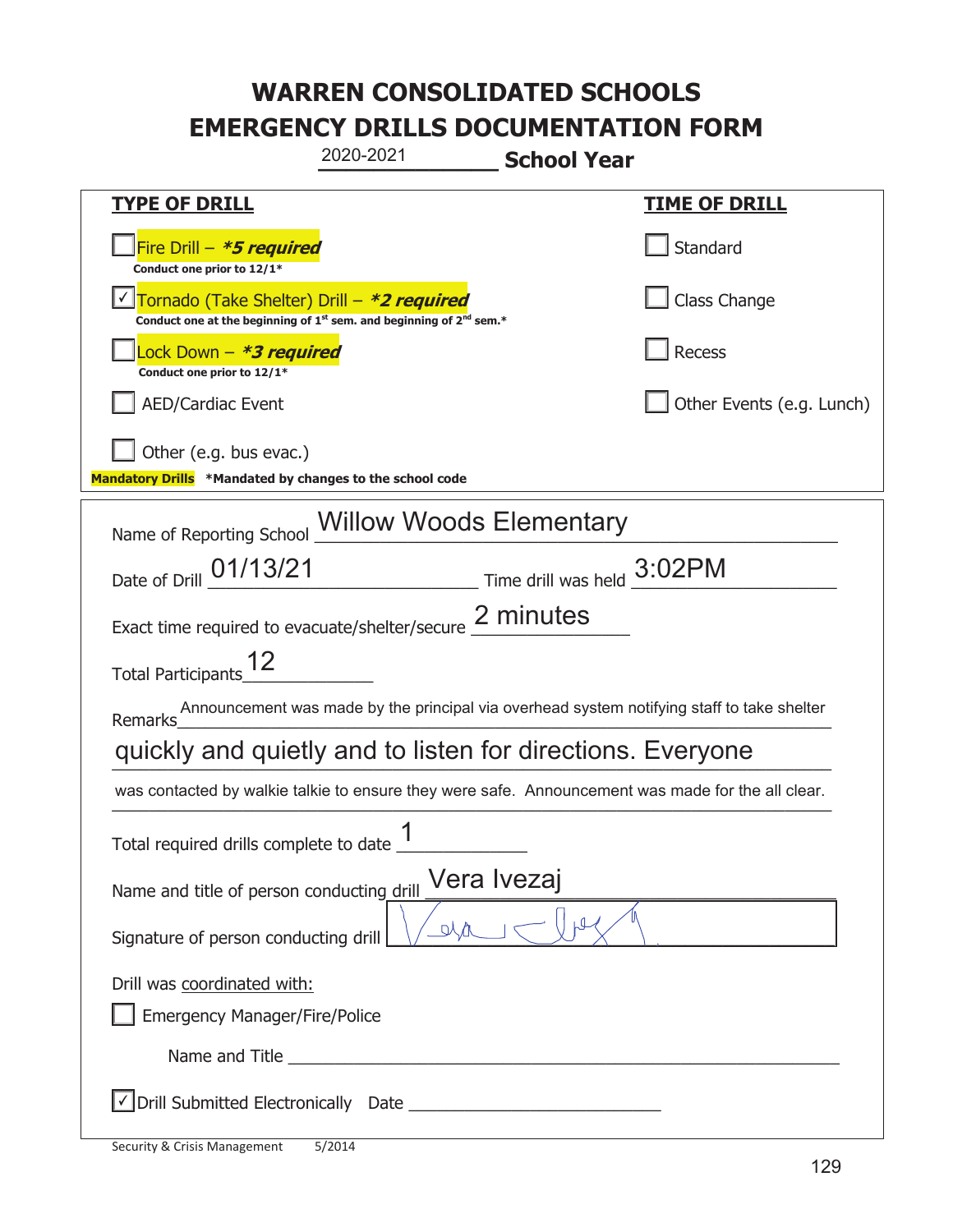| 2020-2021<br><b>School Year</b>                                                                                                             |                           |  |
|---------------------------------------------------------------------------------------------------------------------------------------------|---------------------------|--|
| <b>TYPE OF DRILL</b>                                                                                                                        | <u>TIME OF DRILL</u>      |  |
| Fire Drill $-$ <b>*5 required</b><br>Conduct one prior to 12/1*                                                                             | Standard                  |  |
| Tornado (Take Shelter) Drill – *2 required<br>Conduct one at the beginning of $1^{st}$ sem. and beginning of $2^{nd}$ sem.*                 | Class Change              |  |
| Lock Down – <b>*<i>3 required</i></b><br>Conduct one prior to 12/1*                                                                         | Recess                    |  |
| <b>AED/Cardiac Event</b>                                                                                                                    | Other Events (e.g. Lunch) |  |
| Other (e.g. bus evac.)<br>Mandatory Drills *Mandated by changes to the school code                                                          |                           |  |
| Name of Reporting School Willow Woods Elementary                                                                                            |                           |  |
| Date of Drill January 12, 2021 Time drill was held 2:34 PM                                                                                  |                           |  |
| 5 minutes<br>Exact time required to evacuate/shelter/secure                                                                                 |                           |  |
| Total Participants <sup>15</sup>                                                                                                            |                           |  |
| Staff was notified of Alice Drill. Cone was placed in a hallway and announcement<br>Remarks                                                 |                           |  |
| was made for staff to utilize Alice protocol. No one saw the cone. After two minutes the cone was removed. Again, the cone was not spotted. |                           |  |
| at 2:39 staff was notified that the drill was complete.                                                                                     |                           |  |
| Total required drills complete to date $\frac{2}{3}$                                                                                        |                           |  |
| Vera Ivezaj, Principal<br>Name and title of person conducting drill                                                                         |                           |  |
| $\sqrt{2\pi}$<br>Signature of person conducting drill                                                                                       |                           |  |
| Drill was coordinated with:<br><b>Emergency Manager/Fire/Police</b>                                                                         |                           |  |
|                                                                                                                                             |                           |  |
| √ Drill Submitted Electronically Date 01/12/21                                                                                              |                           |  |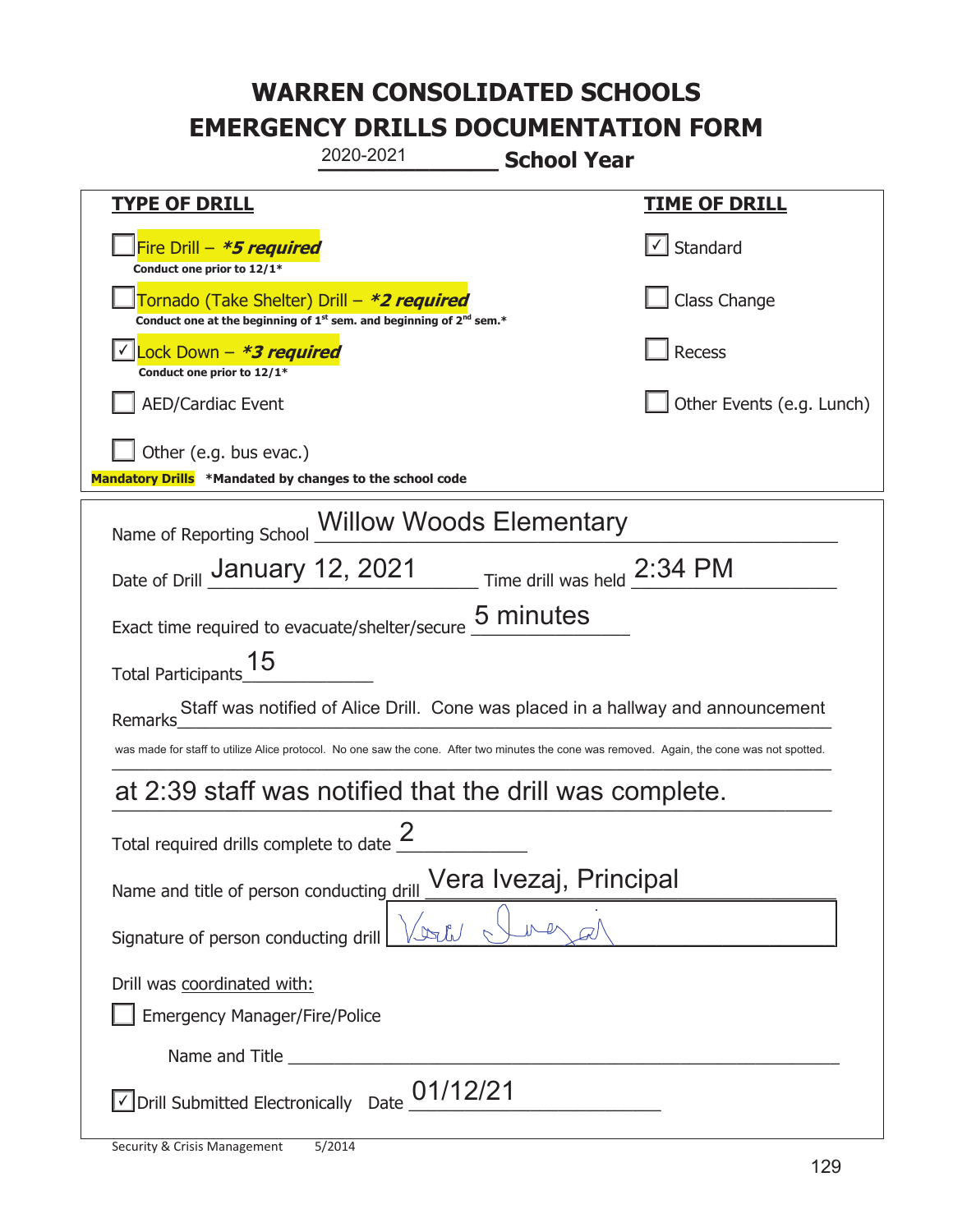|                                                                                    | 2020-2021                                                                     | <b>School Year</b>               |
|------------------------------------------------------------------------------------|-------------------------------------------------------------------------------|----------------------------------|
| <b>TYPE OF DRILL</b>                                                               |                                                                               | <b>TIME OF DRILL</b>             |
| <u>√ Fire Drill – *5 required</u><br>Conduct one prior to 12/1*                    |                                                                               | Standard                         |
| Tornado (Take Shelter) Drill – *2 required                                         | Conduct one at the beginning of $1^{st}$ sem. and beginning of $2^{nd}$ sem.* | Class Change                     |
| Lock Down - *3 required<br>Conduct one prior to 12/1*                              |                                                                               | Recess                           |
| <b>AED/Cardiac Event</b>                                                           |                                                                               | $\cup$ Other Events (e.g. Lunch) |
| Other (e.g. bus evac.)<br>Mandatory Drills *Mandated by changes to the school code |                                                                               |                                  |
| Name of Reporting School _Willow Woods                                             |                                                                               |                                  |
| Date of Drill 11/19/2020                                                           |                                                                               | Time drill was held 3:55 PM      |
|                                                                                    | Exact time required to evacuate/shelter/secure 2 minutes                      |                                  |
| <b>Total Participants</b>                                                          |                                                                               |                                  |
|                                                                                    | Remarks Fire bell was sounded. Staff evacuated building.                      |                                  |
|                                                                                    | Walkies and outside bells were used to notify                                 |                                  |
| staff to return to building.                                                       |                                                                               |                                  |
| Total required drills complete to date $\frac{6}{5}$                               | 3                                                                             |                                  |
| <b>Cheryl Piec, Secretary</b><br>Name and title of person conducting drill         |                                                                               |                                  |
| Signature of person conducting drill                                               |                                                                               |                                  |
| Drill was coordinated with:<br><b>Emergency Manager/Fire/Police</b>                |                                                                               |                                  |
|                                                                                    |                                                                               |                                  |
| √ Drill Submitted Electronically Date                                              | 11/19/2020                                                                    |                                  |

t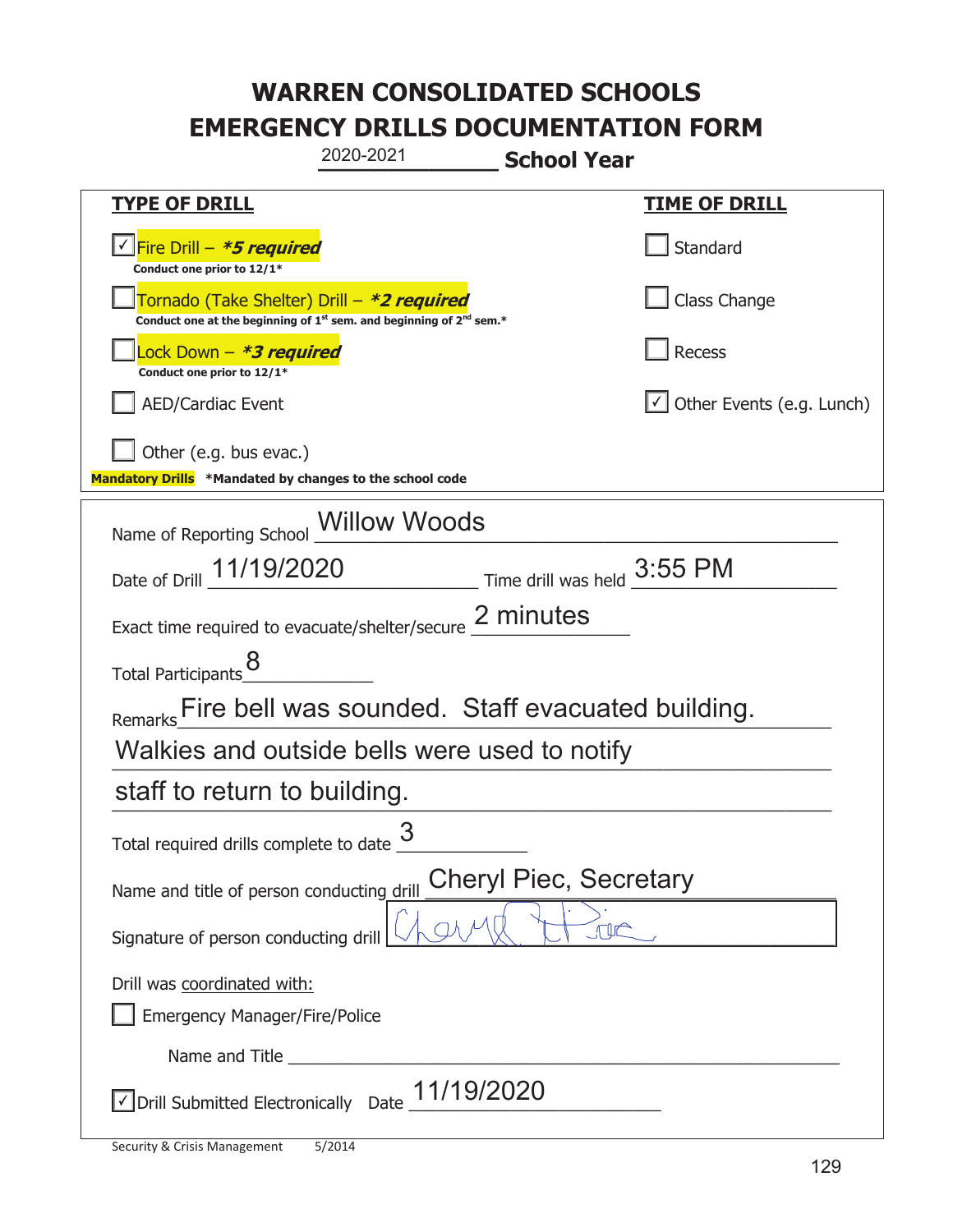| $20 - 21$<br><b>School Year</b>                                                                                                                                      |                           |  |
|----------------------------------------------------------------------------------------------------------------------------------------------------------------------|---------------------------|--|
| <b>TYPE OF DRILL</b>                                                                                                                                                 | <u>TIME OF DRILL</u>      |  |
| Fire Drill - *5 required<br>Conduct one prior to 12/1*                                                                                                               | $\sf I$ Standard          |  |
| Tornado (Take Shelter) Drill – *2 required<br>Conduct one at the beginning of $1^{st}$ sem. and beginning of $2^{nd}$ sem.*                                          | Class Change              |  |
| Lock Down - <b>*3 required</b><br>Conduct one prior to 12/1*                                                                                                         | Recess                    |  |
| <b>AED/Cardiac Event</b>                                                                                                                                             | Other Events (e.g. Lunch) |  |
| Other (e.g. bus evac.)<br>Mandatory Drills *Mandated by changes to the school code                                                                                   |                           |  |
| Name of Reporting School Willow Woods Elementary                                                                                                                     |                           |  |
| Date of Drill 11/17/2020<br>$\frac{12:40 \text{ PM}}{1}$ Time drill was held $\frac{12:40 \text{ PM}}{1}$                                                            |                           |  |
| Exact time required to evacuate/shelter/secure 4 minutes                                                                                                             |                           |  |
| Total Participants 30                                                                                                                                                |                           |  |
| At 12:35 principal announced there was going to be an Alice Drill. At 12:40 pm a cone was placed<br>Remarks                                                          |                           |  |
| outside the 4th grade rooms. Secretary made the announcement that the Alice Drill was taking place. Staff used the walkie talkies to communicate where the cone was. |                           |  |
| Staff was notified. Some took shelter and others evacuated. No one saw the cone the second time.                                                                     |                           |  |
| 1<br>Total required drills complete to date                                                                                                                          |                           |  |
| Vera Ivezaj<br>Name and title of person conducting drill                                                                                                             |                           |  |
| $\mathcal{L}$<br>Signature of person conducting drill                                                                                                                |                           |  |
| Drill was coordinated with:<br><b>Emergency Manager/Fire/Police</b>                                                                                                  |                           |  |
|                                                                                                                                                                      |                           |  |
|                                                                                                                                                                      |                           |  |
| $\sqrt{\text{Drill}}$ Submitted Electronically Date $\frac{11}{17}$ Drill                                                                                            |                           |  |